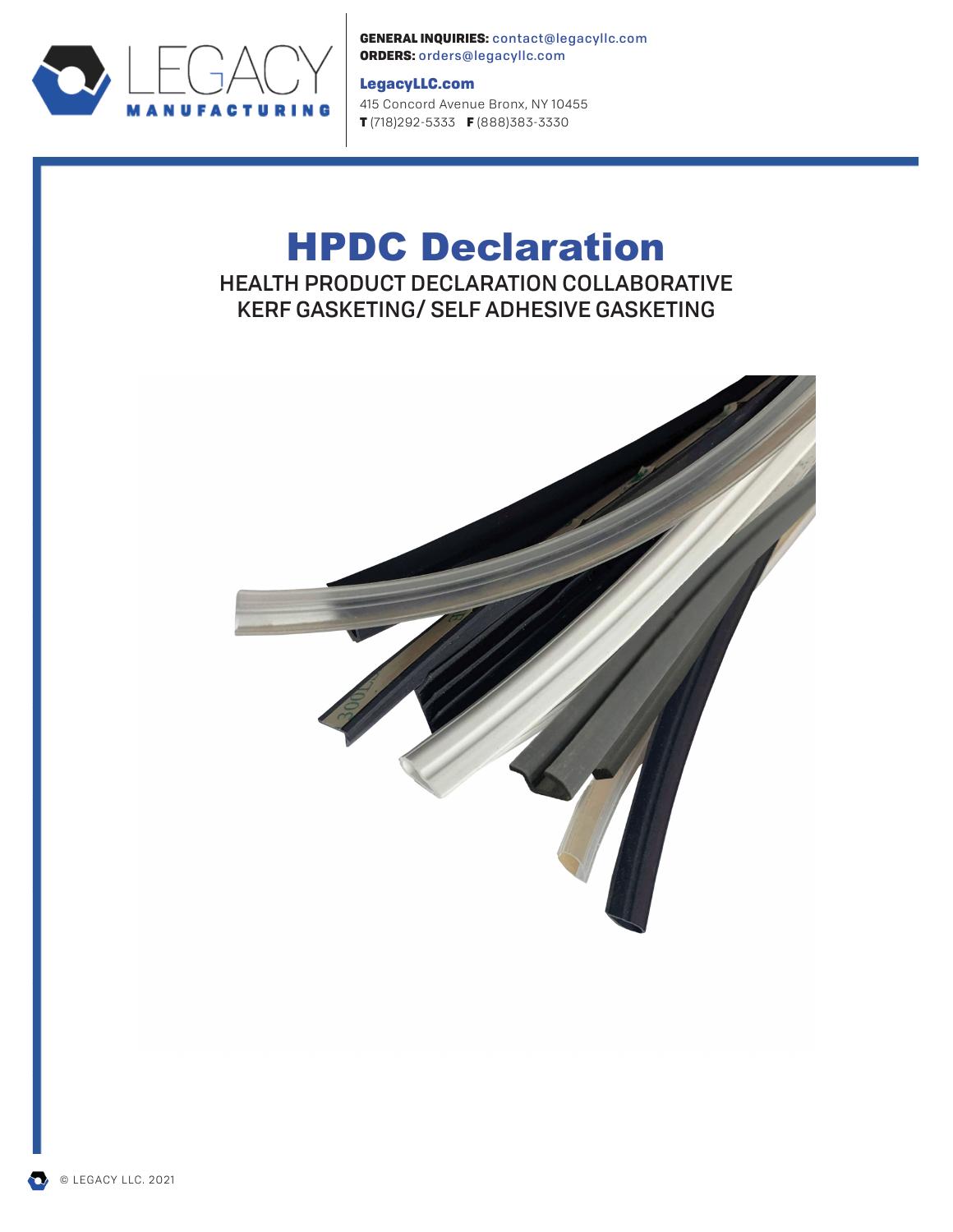# **Legacy Mfg Perimeter Seals and Gasketing (Silicone) by Legacy Manufacturing**

**HPD UNIQUE IDENTIFIER:** 23428

**CLASSIFICATION:** 08 71 00 Door Hardware

**PRODUCT DESCRIPTION:** Perimeter seals and gasketing for both interior and exterior openings.

# **CONTENT INVENTORY**

- **Inventory Reporting Format** Nested Materials Method Basic Method
- **Threshold Disclosed Per**
- **C** Material
- ⊙ Product
- **Threshold level**  $C$  100 ppm 1,000 ppm O Per GHS SDS C Other
- **Residuals/Impurities** Considered Partially Considered
- Not Considered

**Explanation(s) provided for Residuals/Impurities?** ⊙ Yes  $\bigcirc$  No

# **E** Section 1: Summary **Basic** Method **/** Product Threshold

*All Substances Above the Threshold Indicated Are:*

**Yes Ex/SC Yes No Characterized** *% weight and role provided for all substances except SC substances characterized according to SC guidance.*

**Yes Ex/SC Yes No Screened** *All substances screened using Priority Hazard Lists with results disclosed except SC substances screened according to SC guidance.*

**Yes Ex/SC Yes No Identified** *All substances disclosed by Name (Specific or Generic) and Identifier except SC substances identified according to SC guidance.*

# **CONTENT IN DESCENDING ORDER OF QUANTITY**

Summary of product contents and results from screening individual chemical substances against HPD Priority Hazard Lists and the GreenScreen for Safer Chemicals®. The HPD does not assess whether using or handling this product will expose individuals to its chemical substances or any health risk. Refer to Section 2 for further details.

**MATERIAL** | **SUBSTANCE** | *RESIDUAL OR IMPURITY* GREENSCREEN SCORE | HAZARD TYPE

**LEGACY MFG PERIMETER SEALS AND GASKETING (SILICONE) [ QUARTZ** LT-1 | CAN **SC:ALUMINUM ALLOY** Not Screened **KIESELGUHR, CALCINED** LT-UNK **CRISTOBALITE** LT-1 | CAN **BIS(2,4- DICHLOROBENZOYL)PEROXIDE** LT-P1 | MUL **TITANIUM DIOXIDE** LT-1 | CAN | END **]**

# **VOLATILE ORGANIC COMPOUND (VOC) CONTENT**

VOC Content data is not applicable for this product category.

Number of Greenscreen BM-4/BM3 contents ... 0

Contents highest concern GreenScreen

Benchmark or List translator Score ... LT-1

Nanomaterial No.

**INVENTORY AND SCREENING NOTES:**

Special conditions applied: GeologicalMaterial

[LEED v4] "Yes ex/SC" result is due only to materials and substances for which Special Conditions were applied. Thus "Yes ex/SC" does not disqualify the product for the LEED v4 Materials and Resources Disclosure and Optimization credit, Option 1.

**CERTIFICATIONS AND COMPLIANCE** *See Section 3 for additional listings.*

VOC emissions: N/A

# **CONSISTENCY WITH OTHER PROGRAMS**

Pre-checked for LEED v4 Material Ingredients Option 1

Third Party Verified?

Yes G<sub>No</sub>

PREPARER: Self-Prepared VERIFIER: VERIFICATION #:

SCREENING DATE: 2021-01-15 PUBLISHED DATE: 2021-01-18 EXPIRY DATE: 2024-01-15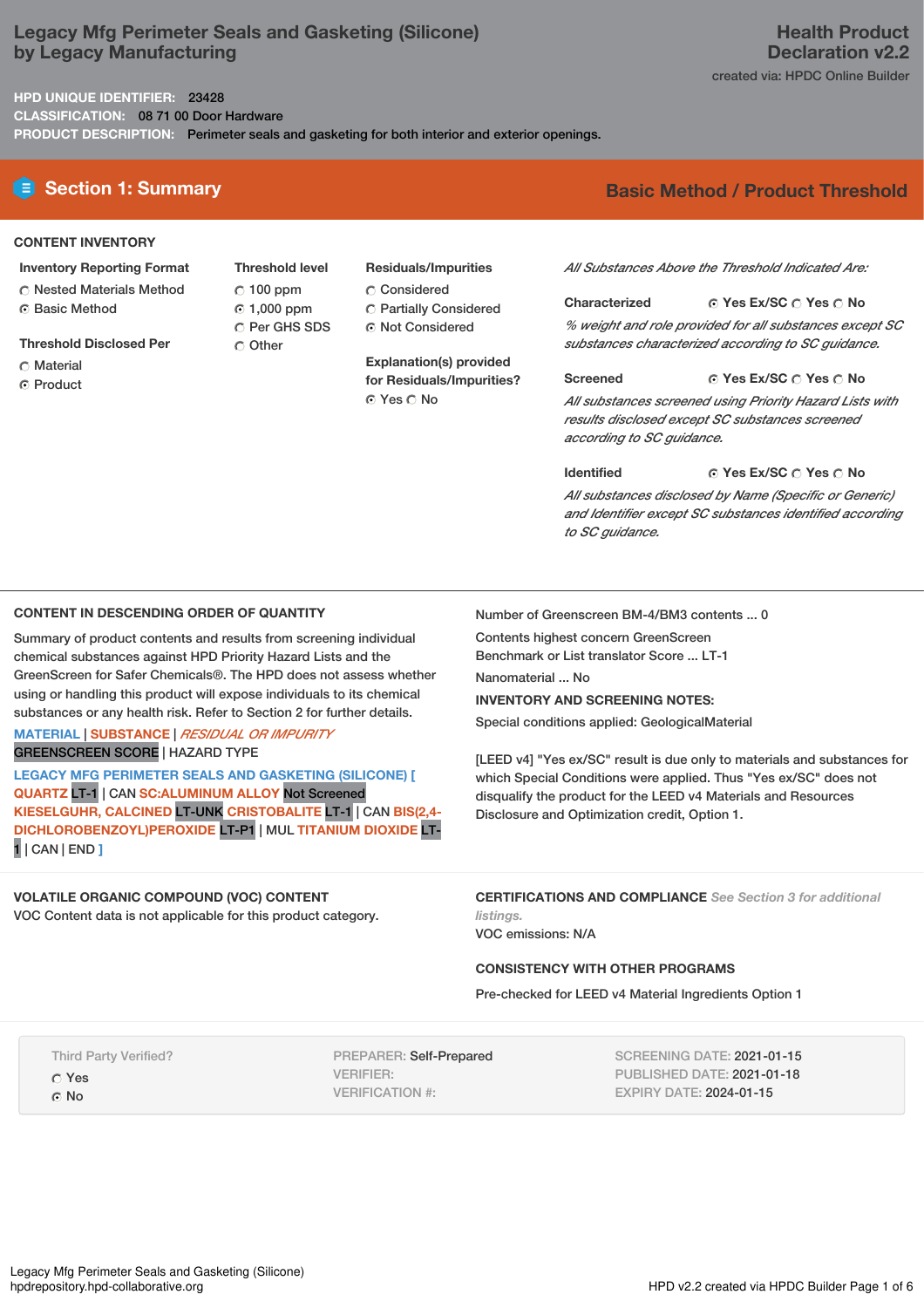This section lists contents in a product based on specific threshold(s) and reports detailed health information including hazards. This HPD uses the *inventory method indicated above, which is one of three possible methods:*

- *Basic Inventory method with Product-level threshold.*
- *Nested Material Inventory method with Product-level threshold*
- *Nested Material Inventory method with individual Material-level thresholds*

Definitions and requirements for the three inventory methods and requirements for each data field can be found in the HPD Open Standard version *2.2, available on the HPDC website at: [www.hpd-collaborative.org/hpd-2-2-standard](https://www.hpd-collaborative.org/hpd-2-2-standard)*

# **LEGACY MFG PERIMETER SEALS AND GASKETING (SILICONE)**

PRODUCT THRESHOLD: 1000 ppm  $\blacksquare$ 

RESIDUALS AND IMPURITIES NOTES: Residuals and Impurities have not been considered for this product

OTHER PRODUCT NOTES:

**QUARTZ** ID: **14808-60-7**

|                        |                                          | HAZARD SCREENING METHOD: Pharos Chemical and Materials Library HAZARD SCREENING DATE: 2021-01-15 |  |  |  |
|------------------------|------------------------------------------|--------------------------------------------------------------------------------------------------|--|--|--|
| %: $10.0000 - 30.0000$ | $GS: LT-1$                               | <b>RC: None</b><br>NANO: No<br><b>SUBSTANCE ROLE: Filler</b>                                     |  |  |  |
| <b>HAZARD TYPE</b>     | <b>AGENCY AND LIST TITLES</b>            | <b>WARNINGS</b>                                                                                  |  |  |  |
| <b>CAN</b>             | <b>IARC</b>                              | Group 1 - Agent is Carcinogenic to humans                                                        |  |  |  |
| <b>CAN</b>             | <b>US CDC - Occupational Carcinogens</b> | Occupational Carcinogen                                                                          |  |  |  |
| CAN                    | CA EPA - Prop 65                         | Carcinogen - specific to chemical form or exposure route                                         |  |  |  |
| CAN                    | <b>IARC</b>                              | Group 1 - Agent is carcinogenic to humans - inhaled from<br>occupational sources                 |  |  |  |
| CAN                    | US NIH - Report on Carcinogens           | Known to be Human Carcinogen (respirable size -<br>occupational setting)                         |  |  |  |
| CAN                    | <b>MAK</b>                               | Carcinogen Group 1 - Substances that cause cancer in<br>man                                      |  |  |  |
| CAN                    | GHS - New Zealand                        | 6.7A - Known or presumed human carcinogens                                                       |  |  |  |
| CAN                    | GHS - Japan                              | Carcinogenicity - Category 1A [H350]                                                             |  |  |  |
| CAN                    | <b>GHS - Australia</b>                   | H350i - May cause cancer by inhalation                                                           |  |  |  |

SUBSTANCE NOTES:

**SC:ALUMINUM ALLOY** ID: **SC:GeoMat** HAZARD SCREENING METHOD: **Pharos Chemical and Materials Library** HAZARD SCREENING DATE: **2021-01-15** %: **1.0000** GS: **Not Screened** RC: **None** NANO: **No** SUBSTANCE ROLE: **Alloy element** HAZARD TYPE AGENCY AND LIST TITLES WARNINGS Hazard Screening not performed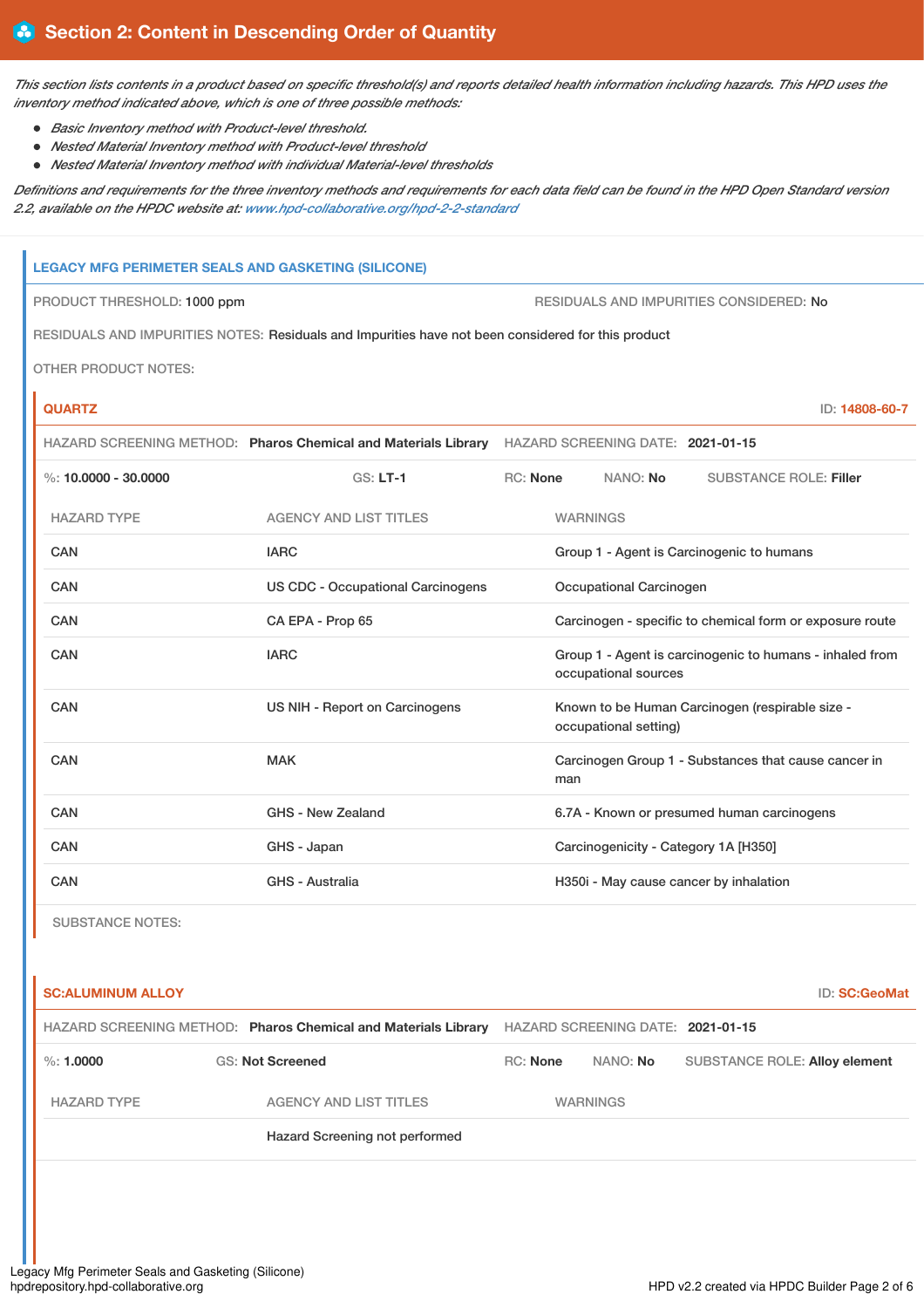SUBSTANCE NOTES: Version: SCGeoMats/2019-06-20 Origin: United States Typical Composition: This disclosure does not provide typical composition. Potential presence of toxic metals: This disclosure does not provide information on the potential presence of toxic metals. Presence of Radioactive Elements: This disclosure does not provide radioactive elements which may be found in certain geological materials.

Aluminum extrusion for perimeter seals

| <b>KIESELGUHR, CALCINED</b> |                                                                                                  |                                                                          |                                   |                                            | ID: 91053-39-3                                           |  |
|-----------------------------|--------------------------------------------------------------------------------------------------|--------------------------------------------------------------------------|-----------------------------------|--------------------------------------------|----------------------------------------------------------|--|
|                             | HAZARD SCREENING METHOD: Pharos Chemical and Materials Library                                   |                                                                          | HAZARD SCREENING DATE: 2021-01-15 |                                            |                                                          |  |
| %: $1.0000 - 5.0000$        | <b>GS: LT-UNK</b>                                                                                | <b>RC: None</b>                                                          | NANO: No                          |                                            | <b>SUBSTANCE ROLE: Filler</b>                            |  |
| <b>HAZARD TYPE</b>          | <b>AGENCY AND LIST TITLES</b>                                                                    |                                                                          | <b>WARNINGS</b>                   |                                            |                                                          |  |
| None found                  |                                                                                                  |                                                                          |                                   |                                            | No warnings found on HPD Priority Hazard Lists           |  |
| <b>SUBSTANCE NOTES:</b>     |                                                                                                  |                                                                          |                                   |                                            |                                                          |  |
|                             |                                                                                                  |                                                                          |                                   |                                            |                                                          |  |
| <b>CRISTOBALITE</b>         |                                                                                                  |                                                                          |                                   |                                            | ID: 14464-46-1                                           |  |
|                             | HAZARD SCREENING METHOD: Pharos Chemical and Materials Library HAZARD SCREENING DATE: 2021-01-15 |                                                                          |                                   |                                            |                                                          |  |
| %: $1.0000 - 5.0000$        | $GS: LT-1$                                                                                       |                                                                          |                                   |                                            | RC: None NANO: No SUBSTANCE ROLE: Structure component    |  |
| <b>HAZARD TYPE</b>          | <b>AGENCY AND LIST TITLES</b>                                                                    |                                                                          | <b>WARNINGS</b>                   |                                            |                                                          |  |
| <b>CAN</b>                  | <b>US CDC - Occupational Carcinogens</b>                                                         |                                                                          | Occupational Carcinogen           |                                            |                                                          |  |
| <b>CAN</b>                  | CA EPA - Prop 65                                                                                 |                                                                          |                                   |                                            | Carcinogen - specific to chemical form or exposure route |  |
| CAN                         | <b>IARC</b>                                                                                      |                                                                          | occupational sources              |                                            | Group 1 - Agent is carcinogenic to humans - inhaled from |  |
| <b>CAN</b>                  | US NIH - Report on Carcinogens                                                                   | Known to be Human Carcinogen (respirable size -<br>occupational setting) |                                   |                                            |                                                          |  |
| CAN                         | <b>MAK</b>                                                                                       | man                                                                      |                                   |                                            | Carcinogen Group 1 - Substances that cause cancer in     |  |
| CAN                         | GHS - New Zealand                                                                                |                                                                          |                                   | 6.7A - Known or presumed human carcinogens |                                                          |  |
| <b>CAN</b>                  | GHS - Japan                                                                                      |                                                                          |                                   | Carcinogenicity - Category 1A [H350]       |                                                          |  |
| <b>CAN</b>                  | GHS - Australia                                                                                  |                                                                          |                                   | H350i - May cause cancer by inhalation     |                                                          |  |
|                             |                                                                                                  |                                                                          |                                   |                                            |                                                          |  |

SUBSTANCE NOTES:

# **BIS(2,4-DICHLOROBENZOYL)PEROXIDE ID: 133-14-2**

|                        | HAZARD SCREENING METHOD: Pharos Chemical and Materials Library | HAZARD SCREENING DATE: 2021-01-15 |                            |                              |  |
|------------------------|----------------------------------------------------------------|-----------------------------------|----------------------------|------------------------------|--|
| $\%$ : 0.1000 - 1.0000 | GS: LT-P1                                                      | <b>RC:</b> None                   | NANO: No                   | SUBSTANCE ROLE: Curing agent |  |
| <b>HAZARD TYPE</b>     | <b>AGENCY AND LIST TITLES</b>                                  |                                   | <b>WARNINGS</b>            |                              |  |
| <b>MUL</b>             | German FEA - Substances Hazardous to<br>Waters                 |                                   | Class 2 - Hazard to Waters |                              |  |

SUBSTANCE NOTES: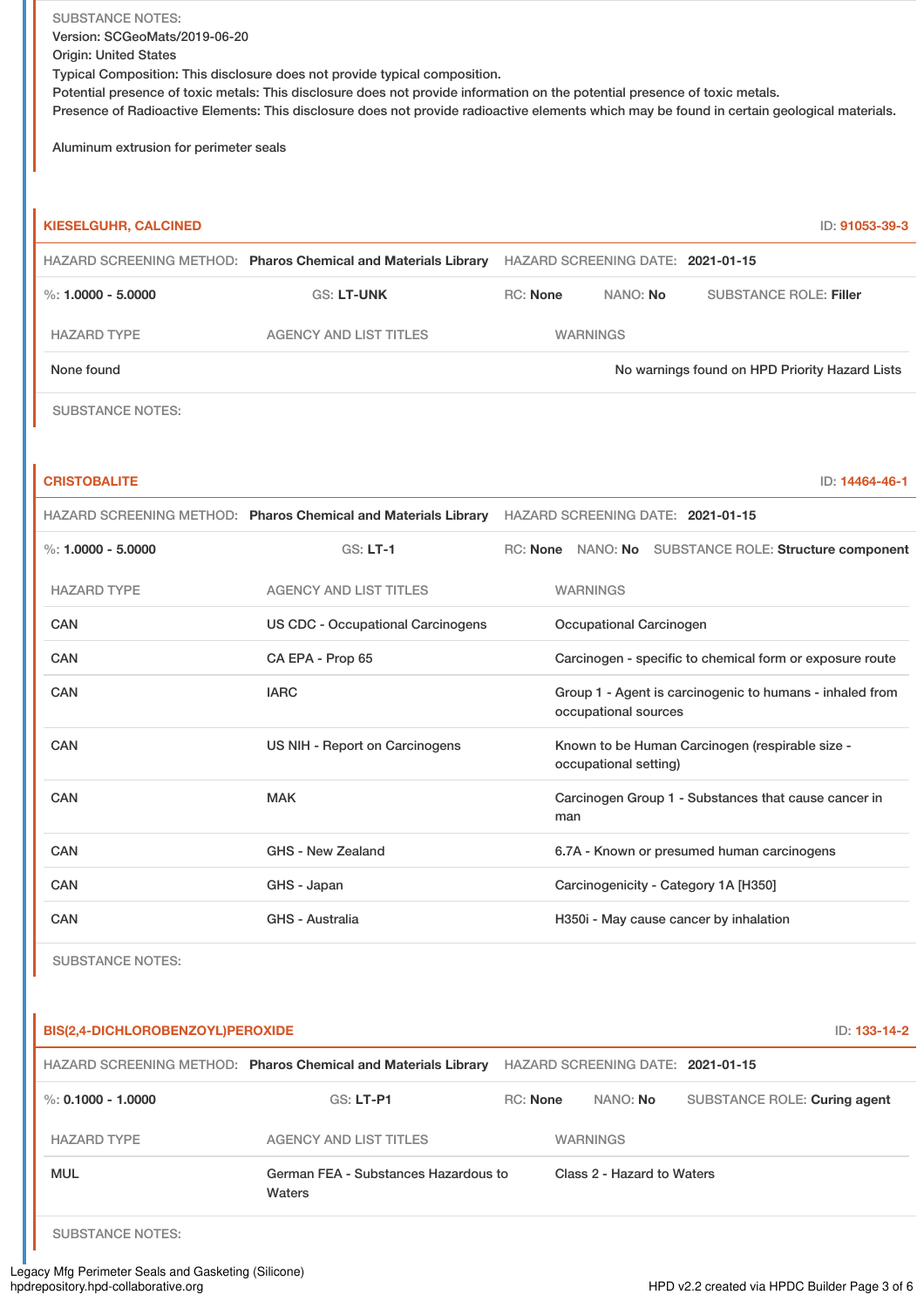| <b>TITANIUM DIOXIDE</b> |                                                                |                                                          |                                                                                                         |                                                                                   | ID: 13463-67-7                                         |  |
|-------------------------|----------------------------------------------------------------|----------------------------------------------------------|---------------------------------------------------------------------------------------------------------|-----------------------------------------------------------------------------------|--------------------------------------------------------|--|
|                         | HAZARD SCREENING METHOD: Pharos Chemical and Materials Library | HAZARD SCREENING DATE: 2021-01-15                        |                                                                                                         |                                                                                   |                                                        |  |
| %: $0.1000 - 1.0000$    | $GS: LT-1$                                                     | <b>RC:</b> None                                          |                                                                                                         | NANO: No                                                                          | <b>SUBSTANCE ROLE: Pigment</b>                         |  |
| <b>HAZARD TYPE</b>      | <b>AGENCY AND LIST TITLES</b>                                  |                                                          | <b>WARNINGS</b>                                                                                         |                                                                                   |                                                        |  |
| <b>CAN</b>              | US CDC - Occupational Carcinogens                              | Occupational Carcinogen                                  |                                                                                                         |                                                                                   |                                                        |  |
| <b>CAN</b>              | CA EPA - Prop 65                                               | Carcinogen - specific to chemical form or exposure route |                                                                                                         |                                                                                   |                                                        |  |
| CAN                     | <b>IARC</b>                                                    |                                                          |                                                                                                         | Group 2B - Possibly carcinogenic to humans - inhaled<br>from occupational sources |                                                        |  |
| CAN                     | EU - GHS (H-Statements)                                        |                                                          | H351 - Suspected of causing cancer                                                                      |                                                                                   |                                                        |  |
| <b>END</b>              | <b>TEDX</b> - Potential Endocrine Disruptors                   |                                                          | <b>Potential Endocrine Disruptor</b>                                                                    |                                                                                   |                                                        |  |
| CAN                     | <b>MAK</b>                                                     |                                                          | Carcinogen Group 3A - Evidence of carcinogenic effects<br>but not sufficient to establish MAK/BAT value |                                                                                   |                                                        |  |
| CAN                     | <b>MAK</b>                                                     |                                                          |                                                                                                         | risk under MAK/BAT levels                                                         | Carcinogen Group 4 - Non-genotoxic carcinogen with low |  |

SUBSTANCE NOTES: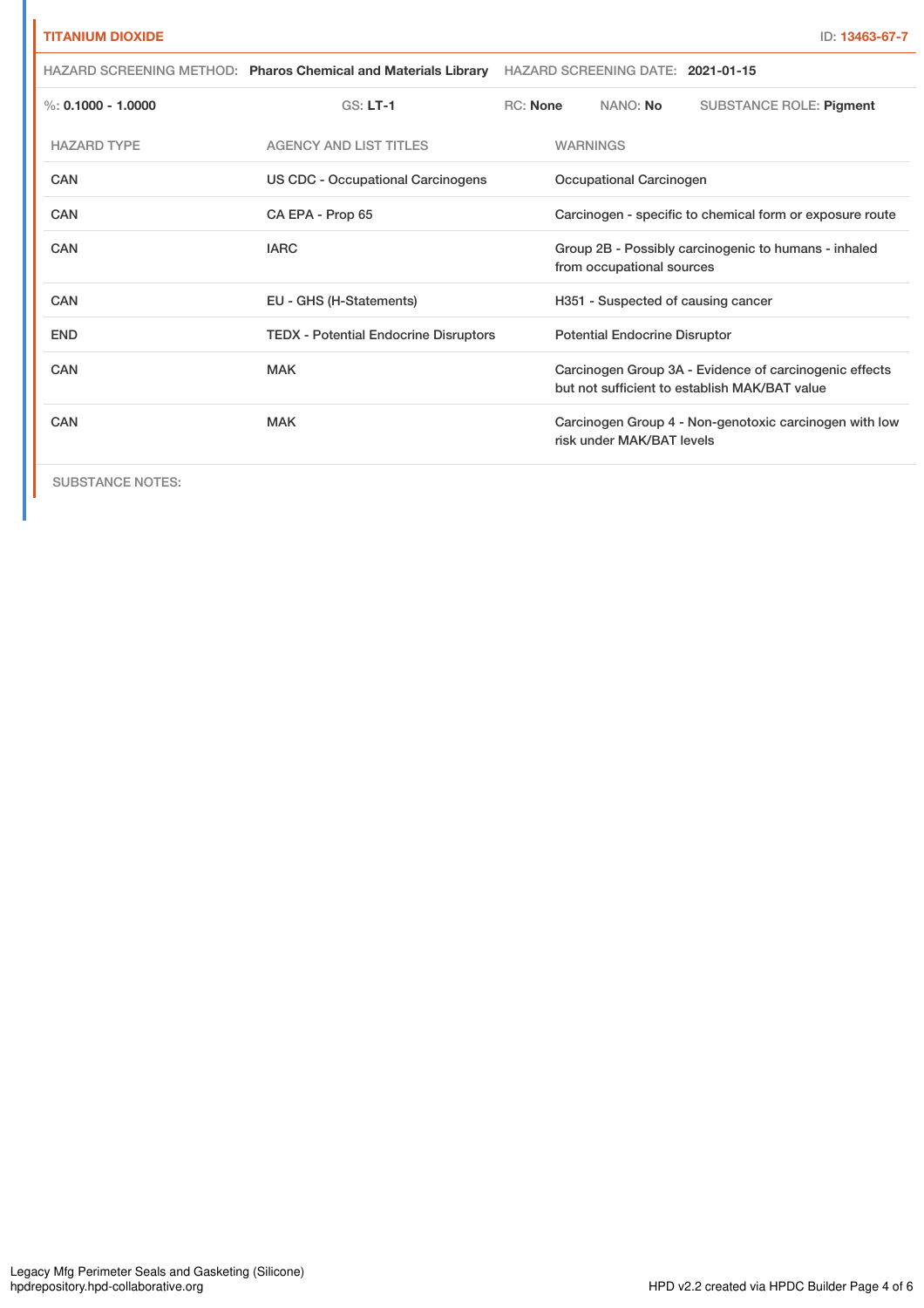This section lists applicable certification and standards compliance information for VOC emissions and VOC content. Other types of health or *environmental performance testing or certifications completed for the product may be provided.*

| <b>VOC EMISSIONS</b>            | N/A                                         |                       |
|---------------------------------|---------------------------------------------|-----------------------|
| CERTIFYING PARTY: Self-declared | ISSUE DATE: 2021-01-<br><b>EXPIRY DATE:</b> | CERTIFIER OR LAB: N/A |
| APPLICABLE FACILITIES: N/A      | 06                                          |                       |
| CERTIFICATE URL:                |                                             |                       |

CERTIFICATION AND COMPLIANCE NOTES: NO TESTING HAS BEEN PERFORMED

# **Section 4: Accessories**

This section lists related products or materials that the manufacturer requires or recommends for installation (such as adhesives or fasteners), maintenance, cleaning, or operations. For information relating to the contents of these related products, refer to their applicable Health Product *Declarations, if available.*

No accessories are required for this product.

# **Section 5: General Notes**

Legacy Mfg offers all rubber related products in Silicone, Nitrile, and Neoprene. We are able to extrude a number of compounds to fit the criteria needed for sustainability and satisfied any code requirement.